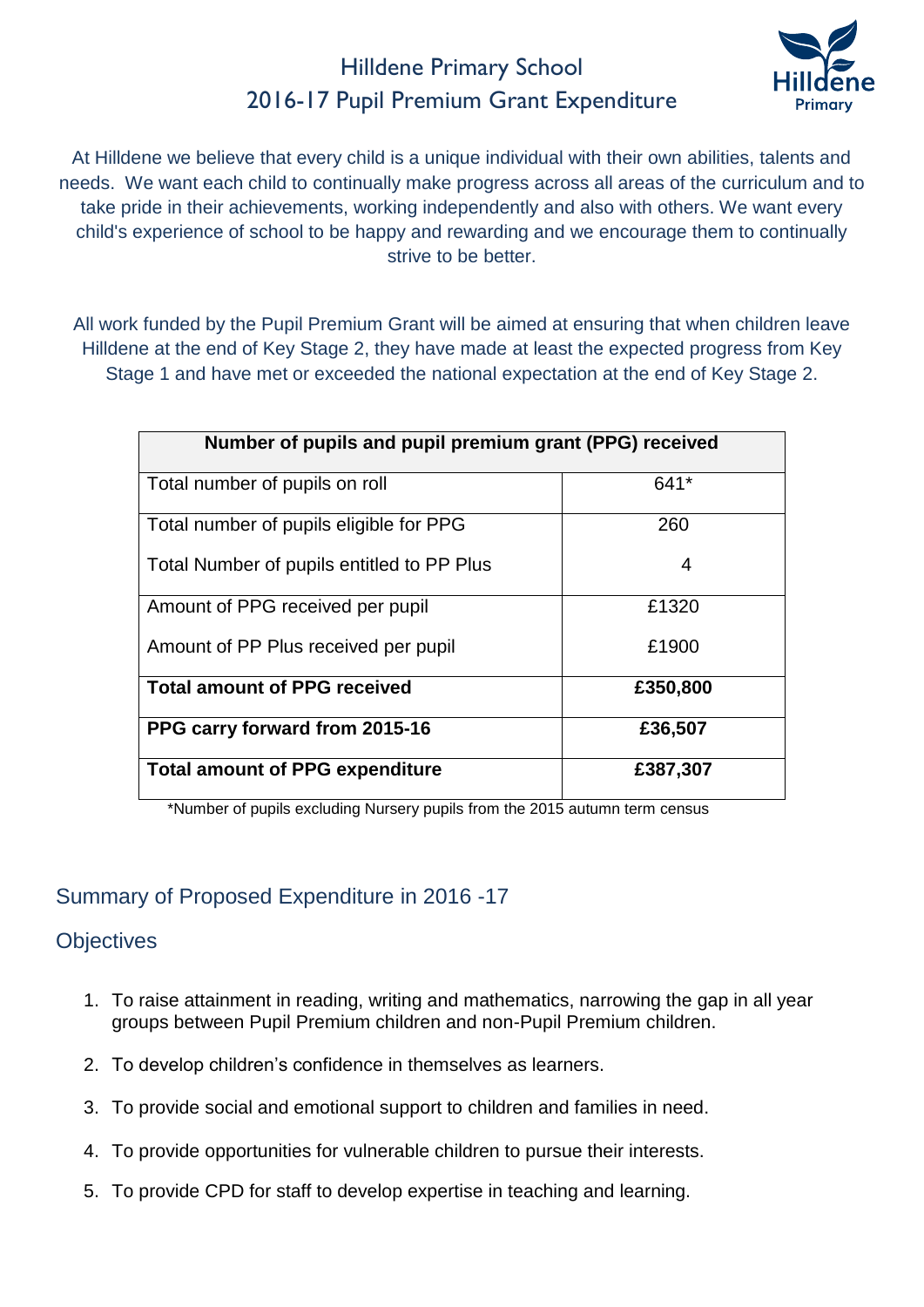

# Hilldene Primary School 2016-17 Pupil Premium Grant Expenditure

Summary of proposed expenditure:

| <b>Item/Project</b>                                                                                                                                                                                     | <b>Cost</b> | <b>Objective</b>                                                                                                                                                                                                                                                                                                                   | % of Spend |
|---------------------------------------------------------------------------------------------------------------------------------------------------------------------------------------------------------|-------------|------------------------------------------------------------------------------------------------------------------------------------------------------------------------------------------------------------------------------------------------------------------------------------------------------------------------------------|------------|
| <b>Teaching</b><br>Additional teaching staff,<br>providing daily intervention in<br>Literacy, Mathematics and<br>Speech and Language<br>Development.<br>One to one/two tuition for<br>children in Y1-Y6 | £168,997    | To raise attainment in<br>reading, writing and<br>mathematics to narrow the<br>gap between Pupil Premium<br>children and non-Pupil<br>Premium children.<br>Children to develop<br>confidence in themselves as<br>learners.<br>To narrow the attainment gap<br>between Pupil Premium<br>children and non-Pupil<br>Premium children. | 43.6       |
| <b>Curriculum Support Staff:</b><br><b>HSSW/LM</b><br><b>Attendance Officer</b><br><b>S&amp;L LSA</b><br><b>Library Assistant</b><br><b>LSAs</b>                                                        | £129,664    | To provide social and<br>emotional support to pupils<br>and their families.                                                                                                                                                                                                                                                        | 33.4       |
| <b>Curriculum Resources:</b><br>Holiday clubs<br>Uniform<br><b>Opportunities for More Able</b><br><b>Attendance Incentives</b>                                                                          | £38,523     | Provide opportunities for<br>children to attend holiday<br>clubs.<br>Extend learning opportunities<br>for More Able children.<br>To improve attendance of<br>vulnerable pupils.                                                                                                                                                    | 9.9        |
| <b>Curriculum services:</b><br><b>Express Yourself Drama</b><br>programme and dance club.                                                                                                               | £10,930     | All children to develop<br>confidence as learners.                                                                                                                                                                                                                                                                                 | 2.8        |
| <b>Staff development</b>                                                                                                                                                                                | £10,000     | To provide training<br>opportunities for staff to<br>develop expertise in teaching<br>and learning.                                                                                                                                                                                                                                | 2.7        |
| <b>Educational Visits/</b><br><b>Transport</b>                                                                                                                                                          | £14,900     | To provide opportunities for<br>pupils to enhance learning<br>outside of the classroom.                                                                                                                                                                                                                                            | 3.9        |